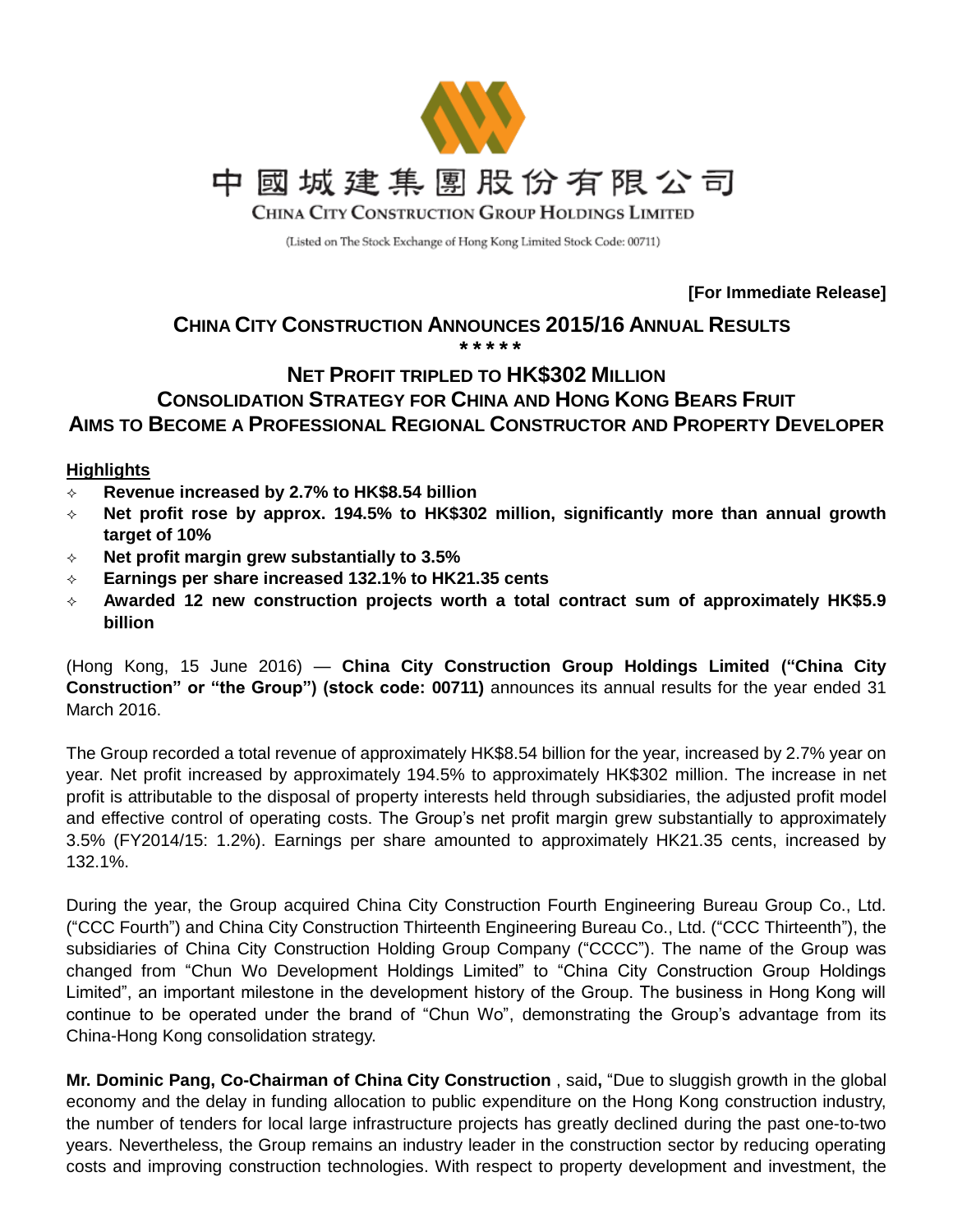15 June 2016, Page 2 of 6

Group has actively developed in the form of joint ventures and technological partnerships, as well as improved the profit model and disposed property assets in order to seek stable investment returns. Moreover, strategic cooperation with major shareholders has enabled the Group to leverage the advantages of its network and resources in China and Hong Kong. Guided by our strategic objective of "Entering China, and Going Global", the Group should be able to achieve stable and sustainable business growth."

# **Construction**

The Group's core construction segment performed steadily in the past year. Construction contracts continued progressing as scheduled, while a number of major projects were completed or were close-to-completion. During the year, this segment recorded revenue of approximately HK\$8.06 billion, representing a year-on-year increase of 2.5%. Segmental profit was approximately HK\$183.2 million, representing a year-on-year increase of 46.2%. As at 31 March 2016, the total value of the Group's contracts on hand was approximately HK\$31.68 billion, of which approximately HK\$13.94 billion remained outstanding. Compared with the figures of last year, these amounts represent an increase of 17.9% and 4.4% respectively.

During the year, the labour shortage in the industry continued pushing up labour costs, awarding of tenders for numerous large government infrastructure projects is continuously being delayed due to reasons such as delay in funding approvals by the Legislative Council. Despite this, the Group successfully secured 12 new projects durinig the year by focusing on the building construction market. The total value of new contracts was approximately HK\$5.9 billion, increased by 47.5% as compared with the total value of approximately HK\$4 billion of last year. The new projects include a subsidised sale flats project in Sha Tin area 36C with a contract value of approximately HK\$1.48 billion, and term contract for providing minor works 2015 for Hong Kong East and Hong Kong West clusters with a contract value of approximately HK\$840 million. Both projects are expected to be completed in the third quarter of 2018. In addition, the Group also successfully secured the contracts for the design and construction of New Territories West Regional Office and Water Resources Education Center of the Water Supplies Department, the superstructure for the proposed residential development at Hong Tsuen Road, Sai Kung, New Territories, etc., once again demonstrating the market's recognition for the outstanding project execution capability and high construction quality of the Group.

During the year, most construction projects in progress made good progress, including Liantang/Heung Yuen Wai Boundary Control Point, Site Formation and Infrastructure Works; Central-Wan Chai Bypass: Tunnel (North Point Section) and Island Eastern Corridor Link Construction Works; Wan Chai Development Phase II: Central-Wan Chai Bypass at Wan Chai East; and the Hong Kong-Zhuhai-Macao Bridge Hong Kong Boundary Crossing Facilities – Passenger Clearance Building, etc.. Such projects are expected to be completed between 2017 and 2019.

A number of projects were completed and delivered, including the Construction Works of Tuen Mun Western Trunk Sewerage; Term Contract for Waterworks; Commercial Redevelopment at Cannon Street & Jaffe Road, Causeway Bay, Hong Kong; Urban Renewal Project at Castle Peak Road/Hing Wah Street, Sham Shui Po, etc..

# **Property Development and Investment**

During the year, the property development and investment segment recorded revenue of approximately HK\$49.5 million. Segmental profit was approximately HK\$194.9 million, compared to approximately HK\$49.4 million last year, representing a year-on-year increase of 294.3%.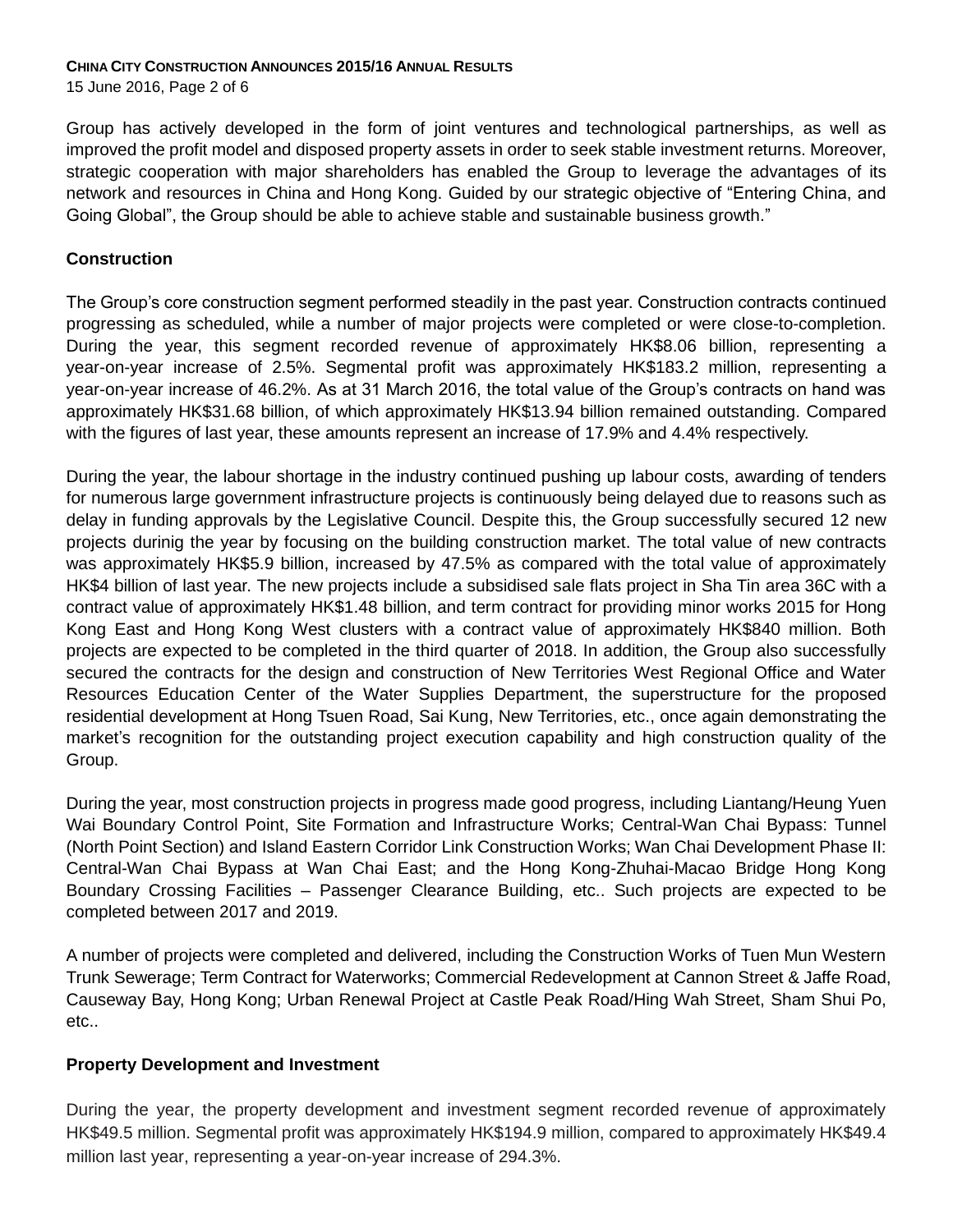15 June 2016, Page 3 of 6

The Group continued optimizing its overall investment portfolio during the year and has successfully sold a portion of its assets at favorable prices, driving an increase in the segment's profit. Such sales included the sale of interest in two pieces of lands in Macau, held through Profit City International Limited, a wholly-owned subsidiary of the Company. The transaction was completed in July 2015. Besides, the Group also sold 10% interest in the Kau To Shan project in October 2015. As for overseas projects, the Group sold the "Reem Diamond", a low-density residential development project in Abu Dhabi, the United Arab Emirates (the "UAE") and the land located in Ras al Khaimah, the UAE. These two transactions were completed in February 2016.

The Group has continuously reviewed and adjusted its property portfolio, transited to develop and invest in projects in the form of joint ventures. Currently, the strategic cooperation between the Group and CCCC has begun to bear fruit. Through acting in close partnership, both parties are jointly developing a residential project located at Whitehead, Ma On Shan and a comprehensive development project located in Miami, the United States of America (the "USA"). The low-density with seascape residential project located at Yiu Sha Road, Whitehead, Ma On Shan is expected to provide about 500 residential units. The master layout plan, architectural building plans and site formation permit of the project have been approved by the relevant departments; and the project is expected to be pre-sold as early as mid 2017 and completed by the end of 2018. As for the Miami, USA project, it is under the design and planning; the whole project including construction works are expected to be completed in about six years,. Furthermore, the Group's residential development project located at Tseng Choi Street, Tuen Mun is making a smooth progress; it is expected that the project will provide about 360 residential units, with a commercial floor area of approximately 38,000 sq. ft.. The foundation works of the project had been completed, and the project is estimated to commence pre-sale at the end of 2016 and to be completed at the beginning of 2018.

# **Property Management and Security Professional Services**

During the year, City Services Group Limited, a subsidiary offering security and property management services, continued to attract a large number of quality customers by leveraging its strong market presence. The segment generated a profit approximately HK\$16.1 million, representing approximately 3.8% of the total turnover of such business segment. In recent years, the security services market demands for high quality property management and has promising prospects. In response to market demand, the Group will further solidify and strengthen its professional property management and security services. In fact, the Group is actively considering the feasibility of a spin-off and separate listing of this business on the Growth Enterprise Market (the "GEM") of The Stock Exchange of Hong Kong Limited (the "Stock Exchange").

# **Outlook & Prospects**

Delay in fund allocation for public expenditures and slowdown in tendering of numerous public infrastructure projects due to the delay in funding approvals by the Legislative Council have cast shadow on the construction market. Despite this, the Group is confident that it can eventually win other infrastructure projects in Hong Kong, so as to ease and compensate for the current situation of insufficient project in the market, for example, the Airport Third Runway Program which is expected to invite tenders this or next year. The Group has always been paying attention to private sector opportunities at the same time and believes that, following the fund allocation and commencement of the numerous aforesaid plans, the sign of slowdown in the construction industry in recent years will be improved.

In the meantime, by leveraging the development opportunities and resources of shareholders including China New Way Investment Limited and CCCC in China and countries along "One Belt, One Road", the Group will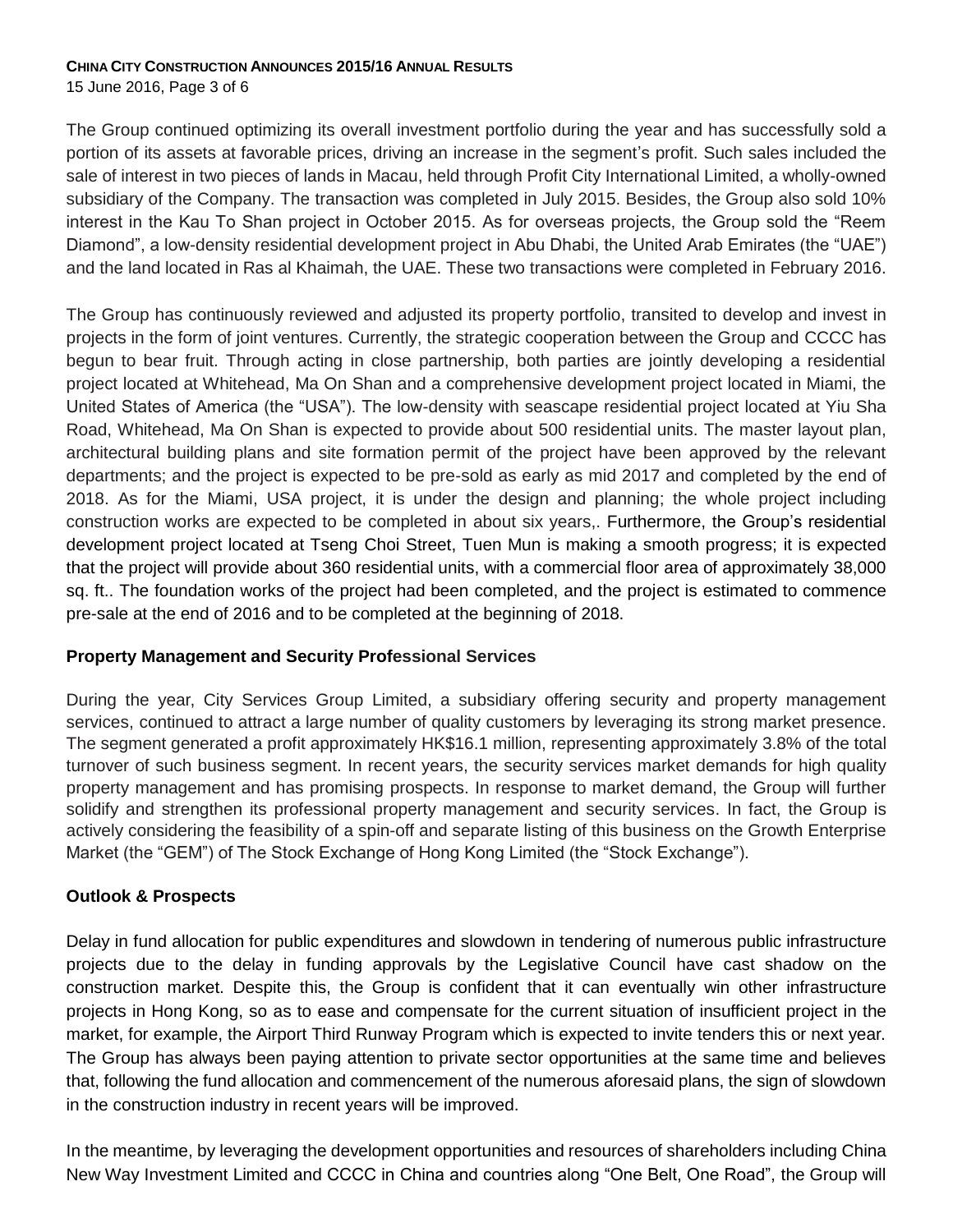15 June 2016, Page 4 of 6

ride on the acquisitions of CCC Fourth and CCC Thirteenth to further expand its business in this area, including China's municipal infrastructure construction business, in particular business opportunities under the public-private partnership model (PPP). The Group will consolidate its advantages in Hong Kong and China to explore development projects in countries along "One Belt, One Road" under the policy of the Chinese government.

With respect to the property market, Hong Kong and first-tier cities in Mainland China have experienced adjustments since the mid last year and residential trading has turned quiet. In addition, the economic outlook is filled with uncertainties, thereby imposing adjustment pressures on the property market. Hence, the Group will continue to strategically focus on actively seizing property development and investment opportunities with high growth potential by means of joint ventures with a view to mitigating risks as well as securing operating capital required for various projects. The Group will continue to seek suitable opportunities in the future to gradually dispose a portion of past property development projects that have been held for a long time for cash, such as properties in Shanwei, Guangdong Province and Shijiazhuang, Hebei Province.

Looking forward, the Group will uphold the principle of careful and steady development. While consolidating its local market presence in Hong Kong, the Group will continue actively paying close attention to the opportunities from projects with potential in Mainland China and overseas markets, especially in countries such as the U.S.A., the United Kingdom, Australia and Southeast Asia countries to realize the Group's strategic objective of "Entering China, and Going Global". The Group will also optimize overall investment portfolio by actively expanding and adjusting its property development and investment segment.

**Mr. Xu Jianhua, Jerry, Co-Chairman of China City Construction**, concluded, "Through the Group's technological capabilities in the construction sector together with the strength of our professional teams, the acquisition of construction companies in China and closer cooperation with an engineering consultancy company in Singapore, the Group has established a professional platform to explore opportunities arising from the 'One Belt, One Road' strategic directive. In this way, we have set a solid foundation for the growth of our new business. Our cooperation with state-owned financial institutions and large funds has led to an organic integration of the construction and finance industries. The integrated construction and financial model will significantly enhance the Group's participation in large infrastructure construction under the PPP model in China and thus boost our profitability. The Group boasts professional advantages in offering one-stop services covering both construction and property development. Going forward, we will further extend our integrated advantages in property development, to redevelop old buildings and provide special property development services such as professional management services. We firmly believe that with the clear advantages generated by the combination of professional platforms in China and Hong Kong, and the integration of construction and financial industries, the Group's development prospects remain promising and we can bring better returns to our shareholders."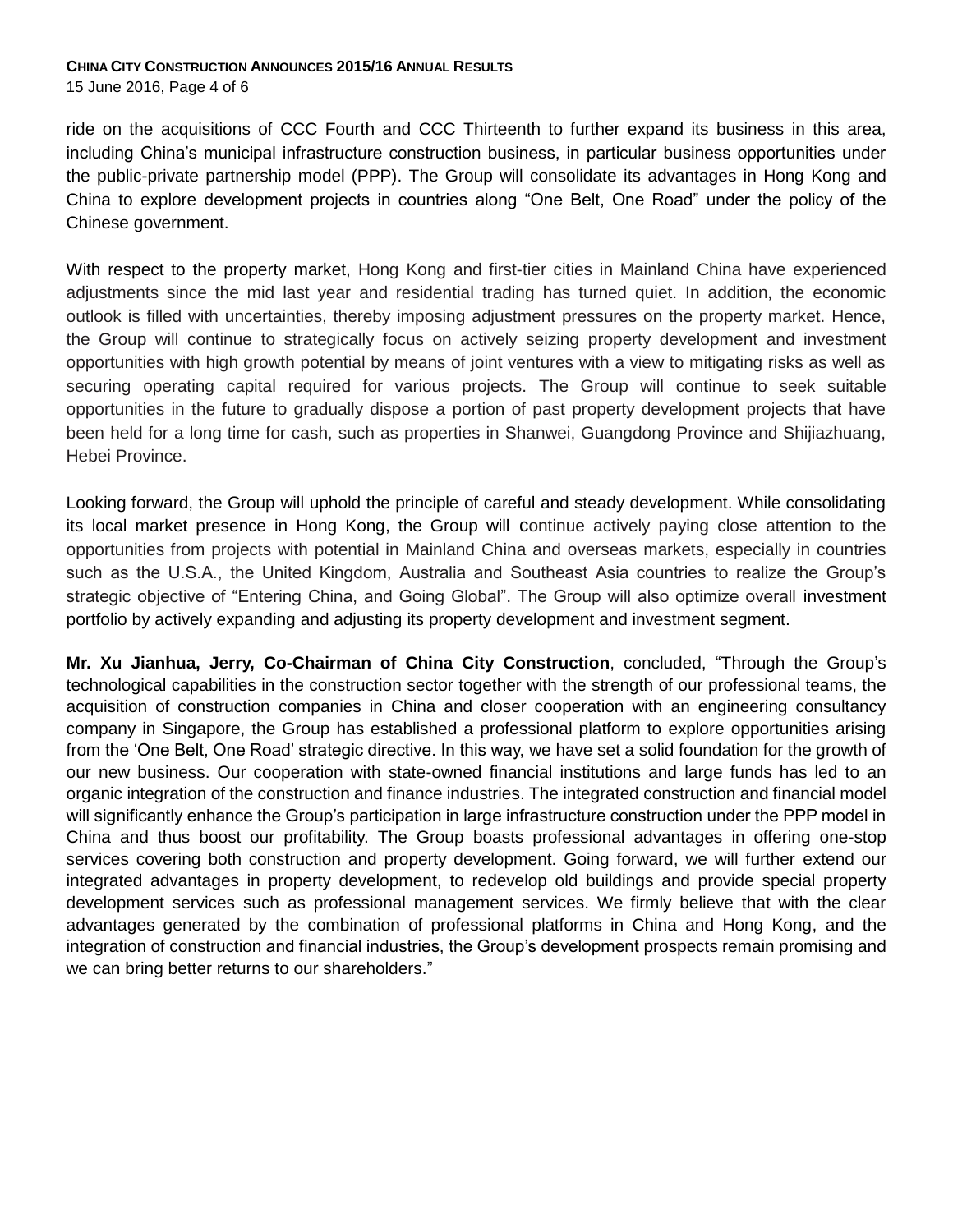15 June 2016, Page 5 of 6

### **China City Construction Group Holdings Limited (stock code: 00711)**

China City Construction Group Holdings Limited ("the Group") (stock code: 00711), formerly known as "Chun Wo Development Holdings Limited" ("Chun Wo") was founded in 1968. Chun Wo was initially engaged in the construction business, and was listed on the Main Board of the Hong Kong Stock Exchange in 1993. After years of dedicated effort and rapid development, Chun Wo has become a reputable construction expert and property development enterprise in Hong Kong. The Group has conducted a restructuring of shareholding structure since 2014, to reinforce the Group's business in Hong Kong and facilitate development in China and overseas together with CCCC Group. Riding on the advantages from the consolidation of network and resources from China and Hong Kong, the Group will continue to strengthen its construction, property development and property management businesses, while expanding business scope into construction management, project consultancy, construction finance, investment and financing, in Hong Kong, China and overseas markets.

### **For press enquiries:**

#### **Strategic Financial Relations Limited**

Cindy Lung (852) 2864 4867 cindy.lung@sprg.com.hk Isabel Kwok (852) 2864 4824 isabel.kwok@sprg.com.hk Sophie Du (852) 2114 4901 [sophie.du@sprg.com.hk](mailto:sophie.du@sprg.com.hk)